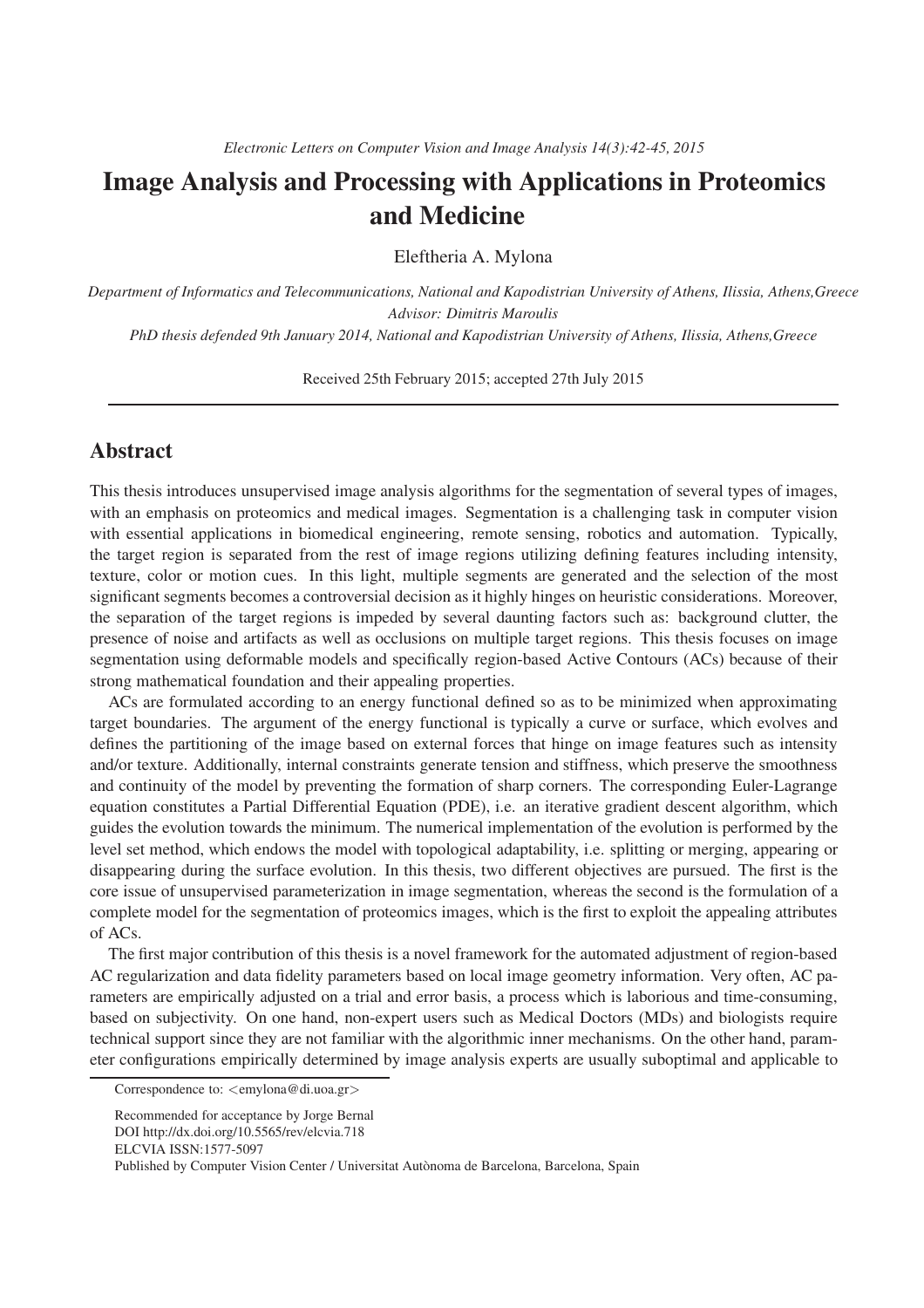specific datasets. The presented framework aims to endow segmentation results with objectivity and robustness as well as to set domain users free from the cumbersome and time-consuming process of empirical parameter adjustment. It is applicable on various medical imaging modalities and remains insensitive on alterations in the settings of the acquisition devices. Starting from the observation that the AC parameters and the eigenvalues of structure tensors are associated with the same orthogonal directions, local image geometry is encoded by the orientation coherence in edge regions. The latter can be mined by means of Orientation Entropy (OE), a measure which is an increasing function of the variability in edge orientation, obtaining low values in structured regions containing edges of similar orientations and high values in unstructured regions containing edges of multiple orientations. Structured edge regions are associated with the actual region boundaries, whereas unstructured edge regions are associated with noise and artifacts. OE is calculated on directional subbands in each scale of the Contourlet Transform (CTr), which apart from intensity also represents textural information. CTr provides an inherent multi-directional filtering mechanism, capable of filtering out randomly oriented edges associated with noise, artifacts and/or background clutter and is directly implemented in the discrete domain. As a result, data fidelity forces that guide contour away from randomly oriented, high-entropy edge regions are appropriately amplified in the early stages of evolution and iterations dedicated to misleading local minima are avoided, speeding up contour convergence towards target edge regions. On the other hand, forces imposed within the proximity of structured edges, naturally related to target edge regions, are reduced, enhancing segmentation accuracy. The aim is to guide the contour directly to target edge regions, already from the beginning and to prevent any erroneous behavior during evolution by constantly reminding where the target edge regions lie.

The presented framework has been embedded into four region-based AC models consisting of regularization and data fidelity energy terms, in order to evaluate the segmentation performance of automated versus empirical parameterization. Additionally, it has been integrated into two image restoration models, so as to test its effectiveness on alternative inverse problems irrespective of the application. The results of the original, empirically parameterized algorithms were compared to those obtained by the automated versions. Experiments were conducted on large benchmark datasets of natural and medical images. All medical images used were investigated by MDs who provided ground truth images, whereas contour initialization was the same for both the presented framework and the empirically fine-tuned version, in order to facilitate fair comparisons. The experimental results demonstrate that the presented framework achieves comparable segmentation quality to the one obtained by the empirically fine-tuned version in an automated fashion.

The second major contribution of this thesis is a novel analysis method for the detection and segmentation of protein spots in 2D-Gel Electrophoresis (2D-GE) images. This is the first complete analysis model exploiting the appealing properties of the AC formulation in order to cope with crucial issues in 2D-GE image analysis, including the presence of noise, streaks, multiplets and faint spots. In addition, it is unsupervised, providing an alternative to the laborious, error-prone process of manual editing, which is still required in state-of-theart 2D-GE image analysis software packages. The detection technique utilizes the dilation image operator, which embeds a disk-shaped Structuring Element (SE), adjusted to the dominant roundish shape of protein spots. The disk-shaped SE limits the falsely detected streaks. SE size is set considering that a certain radius value minimizes the detection of false negatives, whereas it allows the detection of local maxima associated with small spots, even in cases where they overlap with larger spots in complex regions. The accompanying segmentation scheme comprises four main processes, namely: (a) a detection process capable of identifying boundaries of spot overlap in regions occupied by multiplets, based on the observation that such boundaries are associated with local intensity minima, (b) histogram adaptation and morphological reconstruction so as to avoid unwanted amplifications of noise and streaks, as well as to facilitate the identification of faint spots, (c) a contour initialization process aiming to form a level set surface initializing the subsequent level set evolution, based on the observation that protein spots are associated with regional intensity maxima and, (d) a level set evolution process guided by region-based energy terms determined by image intensity as well as by information derived from the previous processes. Considering the separation of multiplets, the original 2D-GE image is scanned with parallel straight-line segments of variable lengths and multiple directions, so as to facilitate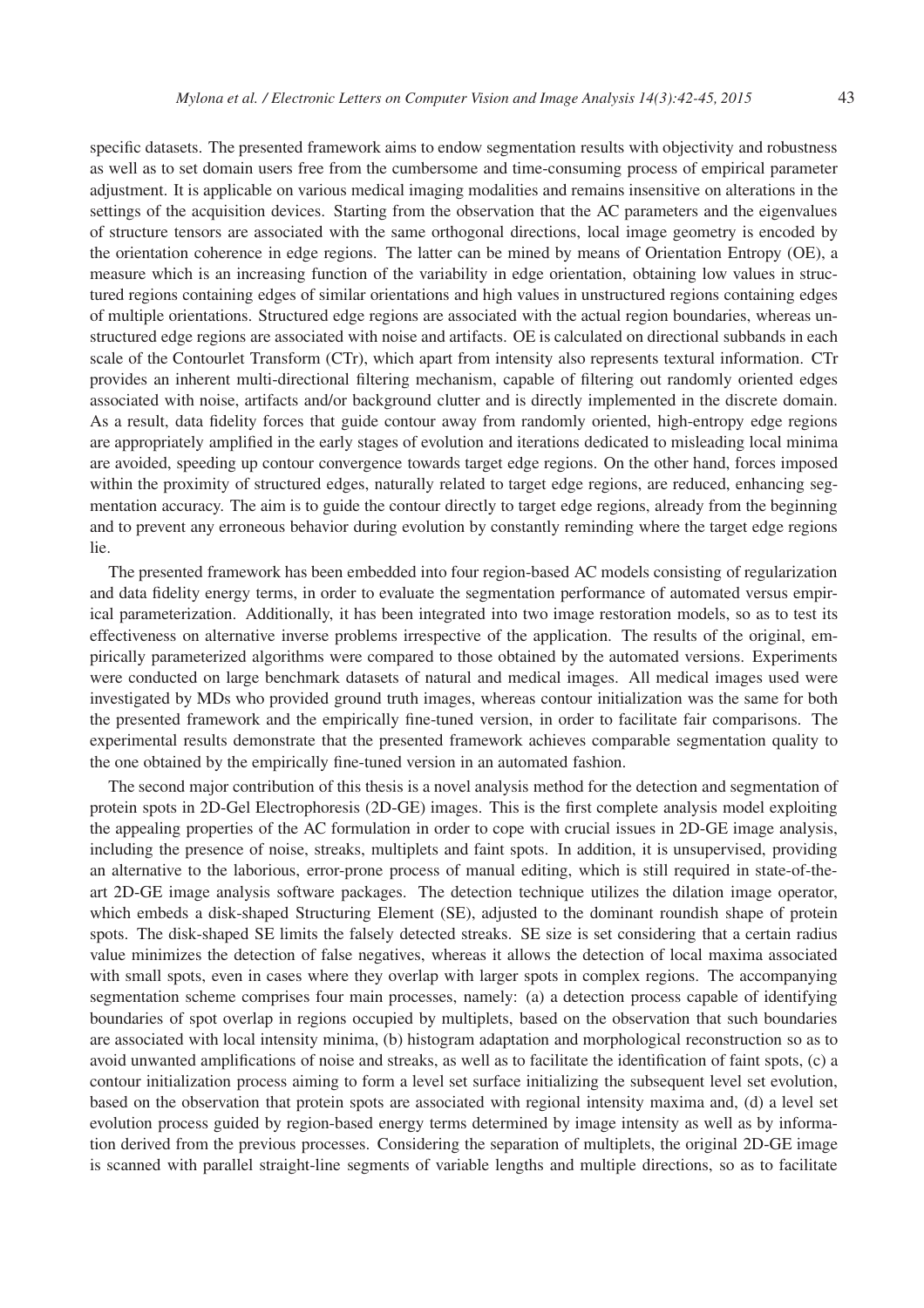the detection of local intensity minima, associated with each particular direction. Local intensity minima are identified for each parallel straight-line segment. Furthermore, a popular histogram equalization variant called Contrast-Limited Adaptive Histogram Equalization (CLAHE) is utilized to enhance the segmentation performance of the presented scheme with respect to the presence of faint spots in 2D-GE images. The enhanced image is binarized according to a threshold value and the flood-fill morphological operation is applied so as to eliminate holes as a result of intensity inhomogeneity. The level set function is initialized so that the associated zero levels approximate the actual protein spots. Starting from the observation that regional intensity maxima of a 2D-GE image are associated with protein spots, the presented initialization process constructs a level set surface of multiple cones centered at maxima positions. This surface can serve as a spot-targeted initialization of the level set function. Aiming to enhance segmentation performance, contour evolution is initialized by the spot-targeted level set surface generated by the previous initialization process.

The experimental evaluation of the presented segmentation scheme has been conducted on real and synthetic digital grayscale 2D-GE images, so as to facilitate qualitative and quantitative comparisons with state-of-theart 2D-GE image analysis software packages. The experimental results demonstrate that the presented model endows detection and segmentation results with objectivity and reproducibility by automatically initializing the level set function based on regional intensity maxima associated with actual spots. Moreover, it outperforms 2D-GE image analysis software packages in terms of detection and segmentation quantity metrics and provides an alternate to the laborious, error-prone and time-consuming process of manual editing, which is required by gel analysis experts in state-of-the-art 2D-GE software packages.

# **References**

#### International Journals

- 1. E.A. Mylona, M.A. Savelonas, D. Maroulis, Automated Adjustment of Region-Based Active Contour Parameters Using Local Image Geometry, accepted with revisions to IEEE Transactions on Cybernetics (26/11/2013).
- 2. E.A. Mylona, M.A. Savelonas, D. Maroulis, Self-Parameterized Active Contours Based on Regional Edge Structure for Medical Image Segmentation, submitted to Medical & Biological Engineering & Computing (26/8/2013).
- 3. M.A. Savelonas, E.A. Mylona, D. Maroulis, "Unsupervised 2D Gel Electrophoresis Image Segmentation based on Active Contours," Pattern Recognition, vol. 45, pp. 720-731, 2012.
- 4. E.A. Mylona, M.A. Savelonas, D. Maroulis, S. Kossida, "A Computer-Based Technique for Automated Spot Detection in Proteomics Images," IEEE Transactions on Information Technology in Biomedicine, vol. 15, no. 4, pp. 661-667, 2011.

#### Book Chapters

1. E.A. Mylona, M.A. Savelonas, D. Maroulis, "Towards Self-Parameterized Active Contours for Medical Image Segmentation with Emphasis on Abdomen," A.S. El-Baz et al. (eds.), Abdomen and Thoracic Imaging: An Engineering & Clinical Perspective, Springer Science + Business Media, New York, 2014.

### International Conferences

1. E.A. Mylona, M.A. Savelonas, D. Maroulis, Automated Parameterization of Active Contours: A Brief Survey, in Proc. IEEE International Symposium on Signal Processing and Information Technology (IS-SPIT), Athens, Greece, 2013.